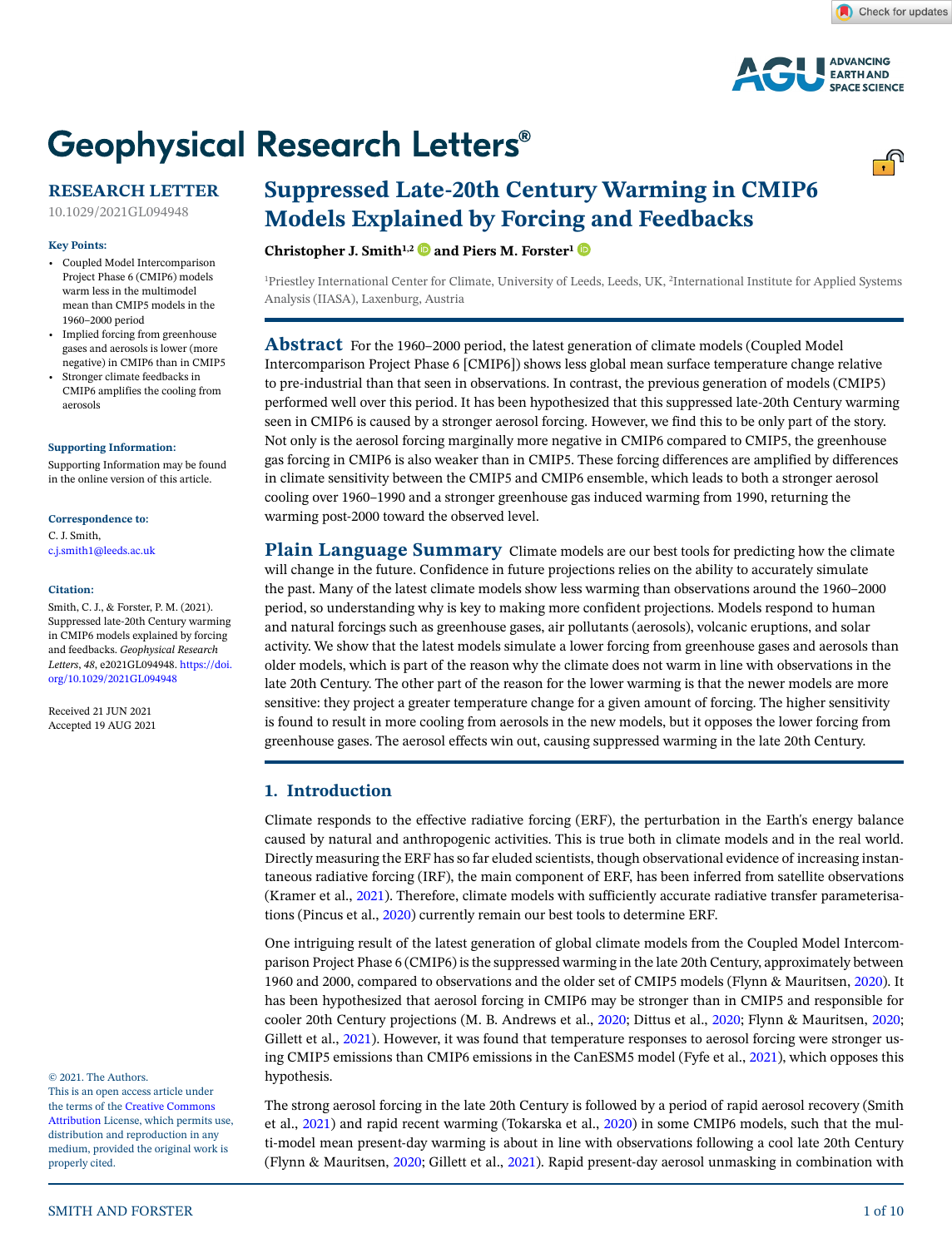high transient climate sensitivity in many CMIP6 models leads to high levels of future warming projections (Tebaldi et al., [2021](#page-9-8)). If these projections are correct they have profound policy consequences, as scenarios designed to be consistent with 1.5°C (SSP1-1.9) and well-below 2°C (SSP1-2.6) Paris Agreement targets (O'Neill et al., [2016\)](#page-9-9) far exceed these levels of warming (Tebaldi et al., [2021\)](#page-9-8).

Not all CMIP6 models under-predict 20th Century warming, and other approaches are possible such as using climate emulators to constrain aerosol forcing (Smith et al., [2021\)](#page-9-6). However, even in cases where observed warming is well represented in models, it can result from different combinations of forcing and response. Historical observed temperatures can be reproduced in climate models both with a high climate sensitivity/strong aerosol forcing combination and a low sensitivity/weak aerosol forcing combination (Shindell & Smith, [2019;](#page-9-10) Smith et al., [2018\)](#page-9-11). As the strength of the aerosol forcing determines how much warming has been suppressed, and the climate sensitivity describes how much warming per unit forcing can be expected, both large and small amounts of future warming can be consistent with historical observations. The picture is further complicated by the changing patterns of sea-surface temperatures in the historical period (T. Andrews et al., [2018](#page-8-1)) which may modulate the global mean temperature change to a particular forcing signal (Gregory et al., [2020](#page-9-12)), and possibility for cloud feedbacks to change over time allowing high sensitivity, moderate aerosol forcing combinations to be consistent with historical warming (Bjordal et al., [2020](#page-9-13)). Efforts to narrow down the range of plausible climate sensitivity and aerosol forcing will enable us to better constrain future climate projections (Stevens et al., [2016](#page-9-14)).

In this paper, we estimate the historical ERF in 35 CMIP6 models using the methods of Forster et al. [\(2013](#page-9-15)), and compare these results directly with the implied ERF from 27 CMIP5 models in Forster et al. [\(2013](#page-9-15)). We also perform this forcing analysis for greenhouse gas, natural forcing, and aerosol attribution experiments and compare these results from CMIP6 to their CMIP5 equivalents, showing that the CMIP generations differ in their overall implied ERF and climate response.

## **2. Methods**

#### **2.1. Historical Implied ERF**

We derive an estimate of the time-varying ERF from CMIP6 models following the method of Forster et al. ([2013\)](#page-9-15). Starting from the linearized Earth energy balance equation

$$
\Delta F = \Delta N - \lambda \Delta T, \tag{1}
$$

<span id="page-1-0"></span>we first obtain estimates of the climate feedback parameter  $\lambda$  derived from Zelinka et al. ([2020](#page-9-16)); Zelin-ka ([2021\)](#page-9-17). These estimates of  $\lambda$  are derived from quadrupled CO<sub>2</sub> experiments in CMIP5 and CMIP6 models, determined as the regression slope of ΔN against ΔT of a 150-year integration of an *abrupt-4xCO2* run. In Equation 1,  $\Delta N$  is the top-of-atmosphere (TOA) energy imbalance,  $\Delta T$  is global-mean near-surface air temperature anomaly and  $\Delta F$  is ERF.  $\Delta$  represents anomalies with respect to a pre-industrial control climate state.

Next, we plug  $\Delta N$  and  $\Delta T$  from each model's coupled *historical* run to obtain a time-varying historical  $\Delta F$ (Forster et al., [2013\)](#page-9-15). To obtain  $\Delta N$  and  $\Delta T$ , the pre-industrial control run (*piControl*) is subtracted from the historical run year-wise, starting from the appropriate branch point in the *piControl* simulation to minimize the impact of any climate drift. We refer to  $\Delta F$  obtained from this Forster et al. [\(2013](#page-9-15)) method as the "implied" ERF.

Our analysis is limited to those models that are analyzed by Zelinka et al. [\(2020](#page-9-16)); Zelinka ([2021](#page-9-17)), broadly, those that have performed *abrupt-4xCO2* and *piControl* experiments, and have performed *historical* CMIP runs. As *piControl*, *historical* and *abrupt-4xCO2* experiments are core simulations in both CMIP5 and CMIP6 (Eyring et al., [2016](#page-9-18); Taylor et al., [2012](#page-9-19)), data is available for a large number of models: 35 models in CMIP6 and 27 models in CMIP5 (Tables S1 and S2 provide a full list). For CMIP5 models, we use  $\Delta N$  and  $\Delta T$ estimates that were calculated from CMIP5 historical runs in Forster et al. [\(2013](#page-9-15)), and use climate feedback values from Zelinka et al. [\(2020](#page-9-16)); Zelinka [\(2021\)](#page-9-17) that are also available for CMIP5 models to calculate  $\Delta F$ .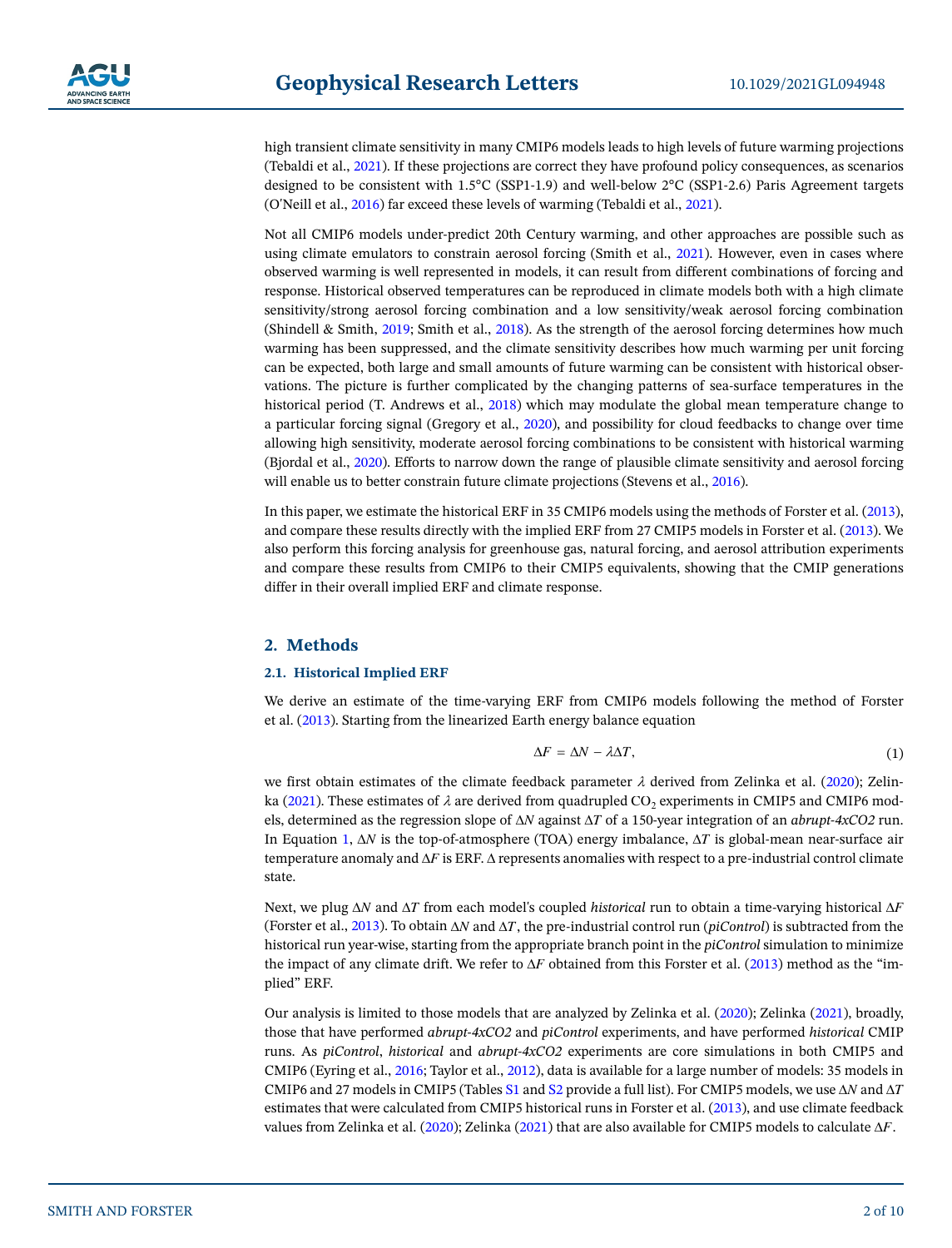#### **2.2. Fixed-SST ERF**

A more direct method to estimate historical ERF is obtained by running a climate model in atmosphere-only mode using climatological sea-surface temperatures (SSTs) and sea-ice distributions with time-varying historical forcings. In CMIP6, this is provided in the RFMIP *piClim-histall* experiment (Pincus et al., [2016](#page-9-20)) with a corresponding atmosphere-only preindustrial control run (*piClim-control*). As the heat capacity of the land and atmosphere is much smaller than that of the ocean, temperature changes induced by the forcing are much smaller, and  $\Delta N \approx \Delta F$  (Forster et al., [2016](#page-9-21); Hansen et al., [2005](#page-9-22)) and can be determined directly from the model. In fact, the small temperature change induced by the warming land surface does contribute and this method may underestimate true  $\Delta F$  by 5%–15% (T. Andrews et al., [2021;](#page-9-23) Hansen et al., [2005;](#page-9-22) Smith et al., [2020](#page-9-24)). However, this "fixed-SST" ERF approach currently remains the best method to determine time-varying forcing (Forster et al., [2016](#page-9-21)). The biggest barrier to adoption of this method is the smaller subset of models that data is available from: eight in CMIP6 and with no equivalent experiment in CMIP5, compared to 35 and 27 for implied ERF in CMIP6 and CMIP5 respectively. Therefore, it is not possible to use this method to compare forcing between CMIPs or in an ensemble-wide manner, but we use it as a sensecheck that the implied ERF calculated is reasonable.

#### **2.3. Contributions to ERF From Greenhouse Gases, Aerosols and Natural Forcing**

The implied ERF method is repeated for the *hist-GHG* (historical greenhouse gases only) and *hist-nat* (historical solar and volcanic forcing only) experiments from the Detection and Attribution Model Intercom-parison Project (DAMIP; Gillett et al., [2016\)](#page-9-25) to obtain  $\Delta F_{\text{GHG}}$  and  $\Delta F_{\text{nat}}$  from greenhouse gases and natural forcing respectively. Equivalent experiments exist in CMIP5 as *historicalGHG* and *historicalNat*. Residual anthropogenic forcing is estimated as  $\Delta F_{\text{other}} = \Delta F - \Delta F_{\text{GHG}} - \Delta F_{\text{nat}}$  and comprises aerosols, ozone and landuse change. In CMIP6, the *hist-aer* experiment (historical aerosols) is produced, from which we likewise obtain the implied ERF from aerosol forcing,  $\Delta F_{\text{aer}}$ .

Both CMIP5 and CMIP6 have available historical attribution results from 13 models (Tables S1–S4). The 13-model DAMIP subsets are representative of the larger ensembles of CMIP5 and CMIP6 models in terms of their distributions of climate sensitivity.

#### **2.4. CanESM5 CMIP6 and CMIP5 Forcing Ensembles**

Additionally, CanESM5 (a CMIP6 model) produced CMIP5-forced equivalents of all of the previous experiments, known as *historical-cmip5*, *hist-GHG-cmip5*, *hist-aer-cmip5*, and *hist-nat-cmip5*, as well as a *piControl-cmip5* run (Fyfe et al., [2021\)](#page-9-5). This single-model ensemble allows a direct comparison between CMIP5 and CMIP6 forcings and climate responses in the same model. In other words, this set of experiments reduces the dimension of differences from two when comparing CMIP6 and CMIP5 ensembles (the differences in the forcings going into the model and the differences in how the models respond to these forcings) to one (only the differences in the forcings going into the model). Five ensemble members of each experiment were made available on ESGF and used in this analysis.

#### **3. Results**

#### **3.1. Comparison of CMIP5 and CMIP6 Implied ERF and Temperatures**

Figure [1a](#page-3-0) shows the differences in projected historical warming between CMIP5 (red) and CMIP6 (blue). Our results agree with those of Flynn and Mauritsen ([2020\)](#page-9-2) who show that CMIP6 is cooler than CMIP5 in the late 20th Century. For comparison, we plot observations from HadCRUT5 in Figure [1a](#page-3-0) using a baseline of 1850–1900, and again verify the results of Flynn and Mauritsen ([2020](#page-9-2)) who show that CMIP5 multimodel mean warming is more in line with the observed warming than CMIP6. We do not adjust the CMIP5 and CMIP6 simulations, expressed as anomalies relative to the preindustrial, to this common baseline period. Doing so would increase the differences between the 20th Century warming further as the CMIP6 mean 1850–1900 warming is +0.03 $^{\circ}$ C, whereas CMIP5 is -0.01 $^{\circ}$ C. The differences in forcing and temperature between the CMIP generations are not statistically significant, but are large enough to be noticeable and drawn from a suitably large proportion of each ensemble to be meaningful.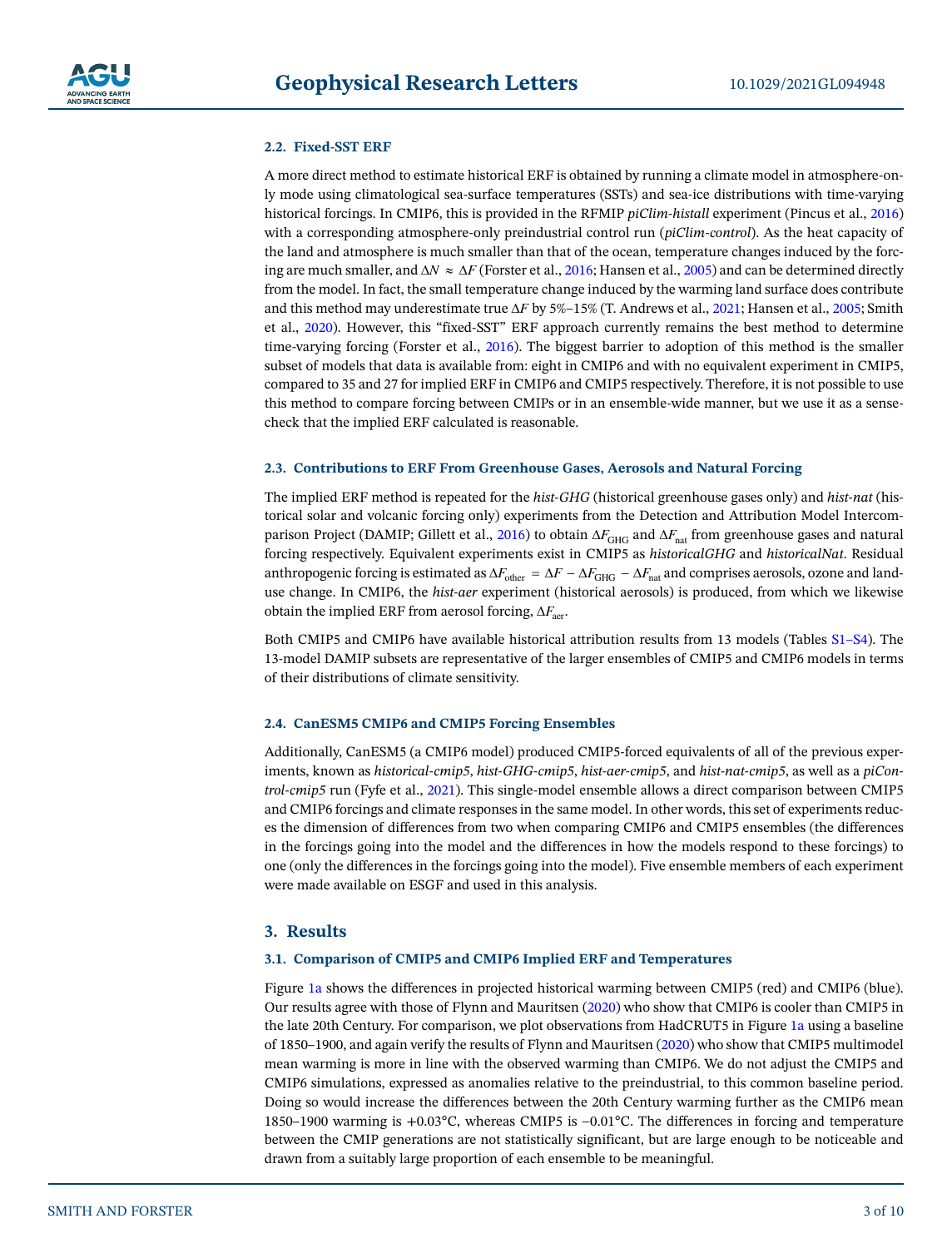

<span id="page-3-0"></span>**Figure 1.** Historical warming (left column) and implied effective radiative forcing (ERF) (right column) from Coupled Model Intercomparison Project Phase 5 (CMIP5) (red) and CMIP6 (blue) models. Top row: total historical forcing, also showing temperature observations from HadCRUT5 (black), rebased to a 1850–1900 baseline as a proxy for preindustrial. Second row: greenhouse gas forcing. Third row: natural forcing. Bottom row: other anthropogenic forcing, with CMIP6 aerosol-only simulations shown in dark blue. Shaded regions are one standard deviation across models. Numbers in brackets in legends indicate the number of models from which data is available.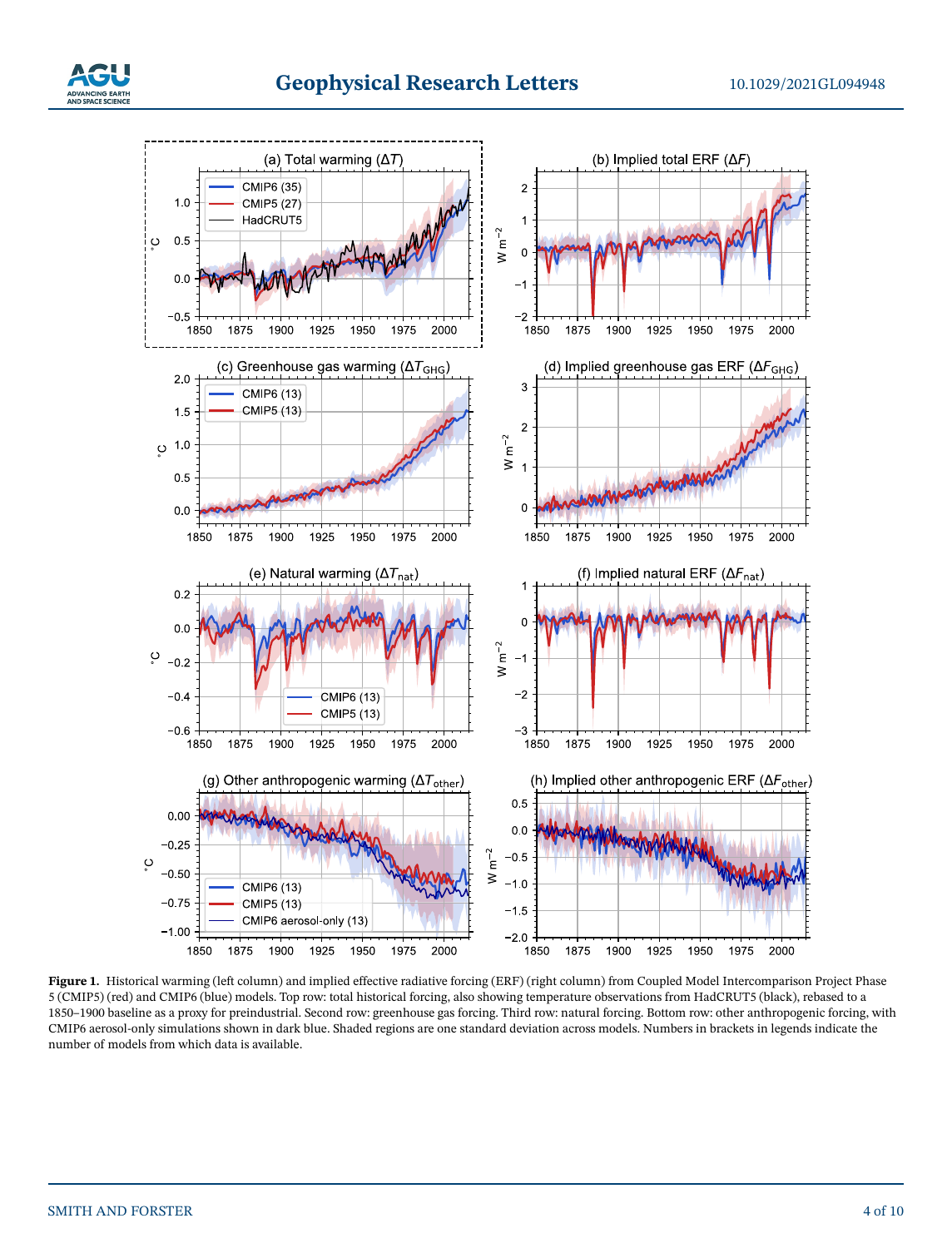#### <span id="page-4-0"></span>**Table 1**

*Climate Sensitivity (*1/*) Calculated From 150-Year Gregory Regressions (Gregory et al., [2004\)](#page-9-26) in Coupled Model Intercomparison Project Phase 5 (CMIP5) and CMIP6 Models With Available Data Used in This Study*

| $1.12 \pm 0.37$ (35 models) $0.99 \pm 0.27$ (27 models)<br>historical         |  |
|-------------------------------------------------------------------------------|--|
| $1.13 \pm 0.35$ (13 models) $1.02 \pm 0.32$ (13 models)<br>hist-GHG, hist-nat |  |

*Note*. Original data from Zelinka et al. [\(2020](#page-9-16)). Uncertainty ranges are one standard deviation.

Figure [1b](#page-3-0) shows the implied ERF for CMIP5 and CMIP6 models. The implied ERF in CMIP6 is clearly lower than in CMIP5 from around 1940 to the end of the CMIP5 historical period in 2005.

#### **3.2. Attribution of Implied ERF by Component**

The attribution of the implied ERF and temperature into constituent parts reveals interesting differences. Figure [1c](#page-3-0) shows that warming response to GHG forcing is slightly lower in CMIP6 than CMIP5, but the implied GHG forcing is substantially lower (Figure [1d](#page-3-0)). A potential explanation is that the subset of 13 CMIP6 models producing the *hist-GHG* attribution experiment are more sensitive than the 13 CMIP5 models that

produced *historicalGHG*. Higher climate sensitivity requires less forcing to produce the same temperature response. Similar differences in climate sensitivity between CMIP5 and CMIP6 are also present in the larger full *historical* ensembles (Table [1](#page-4-0)).

Figures [1e](#page-3-0) and [1f](#page-3-0) show small differences between natural forcings in CMIP5 and CMIP6. The negative forcing and the climate response to large volcanic eruptions is larger in CMIP5 than in CMIP6, though this may also be partly affected by the fact that preindustrial volcanic background aerosol is not consistently applied in CMIP5 (Fyfe et al., [2021\)](#page-9-5), with some models specifying a zero volcanic background aerosol and some imposing a nonzero level based on a historical climatology. More volcanic cooling over the historical period can be expected from a zero volcanic baseline (Fyfe et al., [2021](#page-9-5)). Therefore, making robust conclusions on differences in natural forcings between CMIP5 and CMIP6 is difficult. However, other than in periods of high volcanic activity, differences in temperature response to natural forcings between CMIP5 and CMIP6 are small (Figure [1e\)](#page-3-0), with CMIP5 tending to be marginally cooler in the ensemble mean. Figure [1g](#page-3-0) shows that the temperature response to other anthropogenic forcing is slightly more negative in CMIP6 than in CMIP5 in the late 20th Century. Using the CMIP6 *hist-aer* experiment (dark blue lines in Figures [1g](#page-3-0) and [1h](#page-3-0)) it is seen that aerosol forcing is the dominant contributor to the anthropogenic residual forcing. Differences between  $\Delta F_{\text{other}}$  and  $\Delta F_{\text{aer}}$  are mostly due to ozone (positive) and land-use change (negative), with ozone effects more dominant (Smith et al., [2020\)](#page-9-24) and resulting in  $\Delta T_{\text{other}}$  being slightly above  $\Delta T_{\text{aer}}$  toward the end of the historical period (Figure [1g\)](#page-3-0). Assuming that non-aerosol contributions to forcing are similar between CMIP5 and CMIP6, implied aerosol forcing and the climate response to aerosol forcing is marginally stronger in CMIP6 than in CMIP5 over most of the 20th Century, from ∼1900 to 1990, before a post-1990 recovery in aerosol forcing in CMIP6 models brings it more into agreement with CMIP5 around 2000. Overall, CMIP6 and CMIP5 model temperatures start to diverge around 1940 (Figure [1a](#page-3-0)), where aerosol-induced cooling starts to become stronger in CMIP6 than in CMIP5 (Figure [1g](#page-3-0)), and this difference starts to become clear once the lower warming response to GHG forcing in CMIP6 from around 1960 emerges (Figure [1c](#page-3-0)).

Table [2](#page-4-1) summarizes the implied ERF and temperatures in CMIP6 and CMIP5 using 1995–2005 means relative to pre-industrial. Here, it can be determined that CMIP6 models have a higher implied climate

#### <span id="page-4-1"></span>**Table 2**

*Implied Effective Radiative Forcing (ERF) and Temperatures in 1995–2005 Relative to Preindustrial Controls in Coupled Model Intercomparison Project Phase 5 (CMIP5) and CMIP6*

|                  | CMIP <sub>6</sub>               |                 |                | CMIP <sub>5</sub>             |                |                |
|------------------|---------------------------------|-----------------|----------------|-------------------------------|----------------|----------------|
| Forcing          | $\Delta F$ (W m <sup>-2</sup> ) | $\Delta T$ (K)  | $KW^{-1}m^{2}$ | $\Delta F$ (Wm <sup>2</sup> ) | $\Delta T$ (K) | $KW^{-1}m^{2}$ |
| historical       | $1.33 \pm 0.38$                 | $0.67 + 0.24$   | 0.50           | $1.67 + 0.57$                 | $0.80 + 0.32$  | 0.48           |
| hist-GHG         | $1.98 + 0.27$                   | $1.24 + 0.26$   | 0.63           | $2.28 + 0.46$                 | $1.31 + 0.24$  | 0.57           |
| hist-nat         | $0.12 + 0.12$                   | $0.01 + 0.09$   |                | $0.15 \pm 0.15$               | $0.01 + 0.10$  |                |
| hist-otheranthro | $0.82 + 0.37$                   | $0.58 \pm 0.31$ | 0.70           | $0.83 + 0.36$                 | $0.55 + 0.31$  | 0.66           |
| hist-aer         | $0.93 \pm 0.31$                 | $0.66 \pm 0.27$ | 0.71           |                               |                |                |

*Note*. Natural climate sensitivity is not calculated due to small signal-to-noise ratios. Uncertainty ranges are one standard deviation.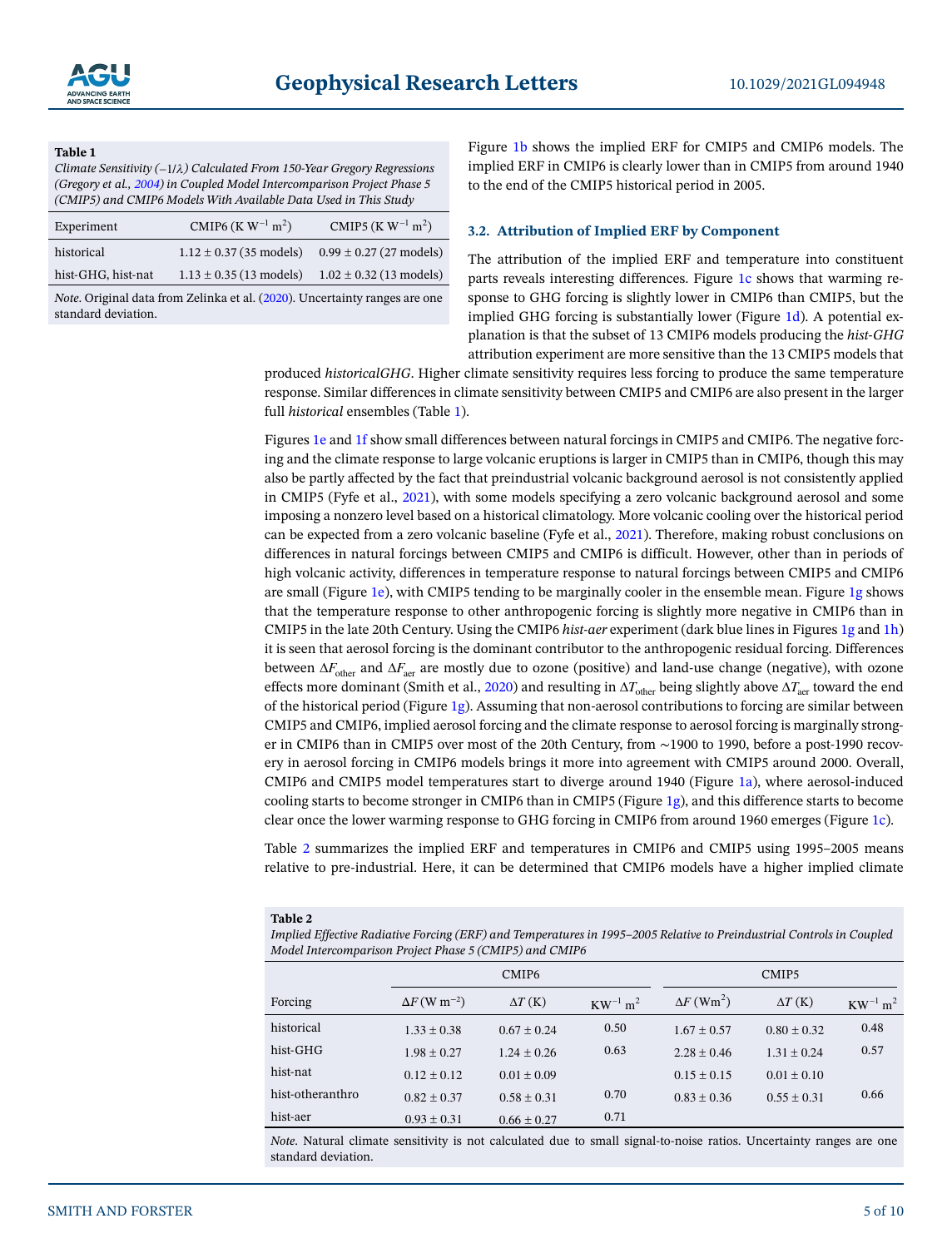sensitivity  $(\Delta T/\Delta F)$  than CMIP5 models. This enables a lower implied GHG forcing in CMIP6 to elicit a similar temperature response to CMIP5, and a similar negative other anthropogenic forcing to elicit a stronger negative temperature response. We show in Figure S3 that in both CMIP5 and CMIP6, models with a higher historical climate sensitivity have weaker positive GHG implied ERF and stronger negative aerosol ERF. For GHG implied ERF the relationship is significant at the 5% level.

The differences in implied climate sensitivity between the historical, GHG, and non-GHG anthropogenic experiments may hint at different efficacies to differing forcing agents (Marvel et al., [2016\)](#page-9-27). This is difficult to conclude, as the different forcers have different trajectories (greenhouse gas forcing is monotonically increasing whereas non-GHG anthropogenic forcers are more stable and in the latter case closer to equilibrium; compare the historical climate sensitivities to  $4 \times CO<sub>2</sub>$  in Table [1](#page-4-0)), and the 11-year analysis period is short.

#### **3.3. Comparison of Implied ERF to Fixed-SST ERF**

In Figure [2,](#page-6-0) the implied ERF and fixed-SST ERF are compared for the eight CMIP6 models where data is available. Taking ensemble mean values for the implied ERF, it can be seen that half of the models (GISS-E2-1-G, MIROC6, CNRM-CM6-1, and CanESM5) show good agreement between the implied ERF and the fixed-SST ERF, whereas the other half (HadGEM3-GC31-LL, IPSL-CM6A-LR, GFDL-CM4, and NorESM2- LM) show distinctly lower estimates for implied ERF.

The implied ERF is calculated based on a time-invariant climate feedback  $\lambda$ . In many climate models,  $\lambda$ is not constant, becoming less negative (feedbacks increasing in strength) over time (Armour, [2017;](#page-9-28) Rugenstein et al., [2020\)](#page-9-29). We show that models where agreement between the implied and fixed-SST ERF is less good are those with more curvature in their Gregory plots implying a stronger time-dependence of the climate feedback parameter (Text S2, Figures S1 and S2). However, while non-constancy of  $\lambda$  leads to low-biased estimates of ERF using this implied method, it does capture the trend of forcing projected by the fixed-SST method, further evidenced by high correlation coefficients between the two methods (Figure S1), and is appropriate to use the implied ERF method providing CMIP5 models behave similarly. We believe a similar curvature of  $\lambda$  exists in CMIP5 models as discussed in Section [4.](#page-6-1)

#### **3.4. Comparison of CMIP5 and CMIP6 Forcing in CanESM5**

Fyfe et al. ([2021](#page-9-5)) showed temperature projections from CanESM5 forced with both CMIP6 and CMIP5 forcings. They showed that CMIP5 forcing resulted in cooler late-20th Century temperature projections than CMIP6 forcing in CanESM5, and that this difference was due to aerosol forcing. This result is in contrast to the multimodel CMIP5 and CMIP6 means shown in Figure [1](#page-3-0). CanESM5 has the advantage that it shows relatively little time-dependence of climate feedback parameter and does not severely underestimate the fixed-SST ERF using the implied ERF method (Table S6, Figure [2d\)](#page-6-0).

We reproduce the results of Fyfe et al. [\(2021](#page-9-5)) for temperature contributions and also show the implied forcing from CMIP5 and CMIP6 forcing agents in CanESM5 (Figure [3](#page-7-0)). Curiously, and in agreement with Fyfe et al. ([2021](#page-9-5)), stronger aerosol forcing is implied with the CMIP5 forcing than the CMIP6 forcing, which is also the major contributor to lower overall implied forcing during the late 20th Century in the CMIP5 forcing. This results in suppressed warming in CMIP5 forcing simulations in this model, whereas CMIP6 forcing follows observed temperatures well until 2000 (Figure [3b\)](#page-7-0). Additionally in CanESM5, large differences are present in the temperature response to natural forcings that contribute to the overall 20th Century suppressed CMIP5 warming, due in part to the CanESM5 CMIP5 pre-industrial control setup that used no background volcanic forcing (Fyfe et al., [2021\)](#page-9-5). While parallel CMIP5 forcing experiments in more than one CMIP6 model are required to make more general conclusions, it may not necessarily be the case that aerosol forcing itself is stronger in CMIP6 models, but the CMIP6 model generation responds to aerosol forcing differently.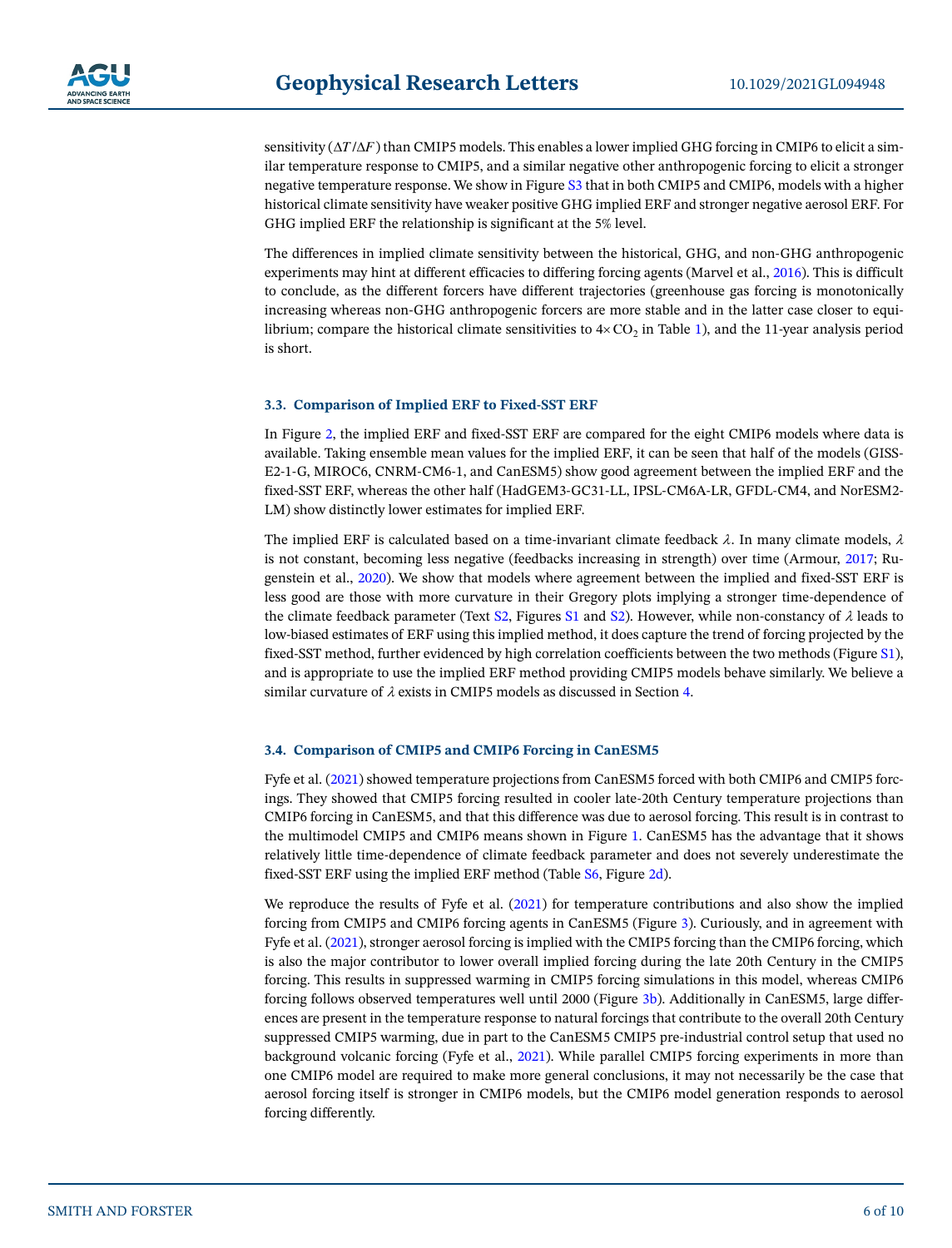



<span id="page-6-0"></span>Figure 2. Comparison of the implied effective radiative forcing (ERF) (individual ensemble members in gray with ensemble mean in black) with the fixed-seasurface temperature (SST) ERF (blue) for eight Coupled Model Intercomparison Project Phase 6 (CMIP6) models that performed both experiments. Models are ordered from best to worst in terms of their correspondence between fixed-SST ERF and implied ERF (Table S6).

## <span id="page-6-1"></span>**4. Discussion and Conclusions**

We offer an explanation to the cooler temperature projections in CMIP6 models compared to CMIP5 over the 1960–2000 period. Greenhouse gas forcing is weaker (less positive) and aerosol forcing slightly stronger (more negative) in CMIP6 compared to CMIP5. This leads to lower total historical forcing in CMIP6 compared to CMIP5. While the increasing climate sensitivity in CMIP6 models compared to CMIP5 mostly (but not quite) cancels out the lower implied GHG forcing, it accentuates the stronger negative aerosol forcing.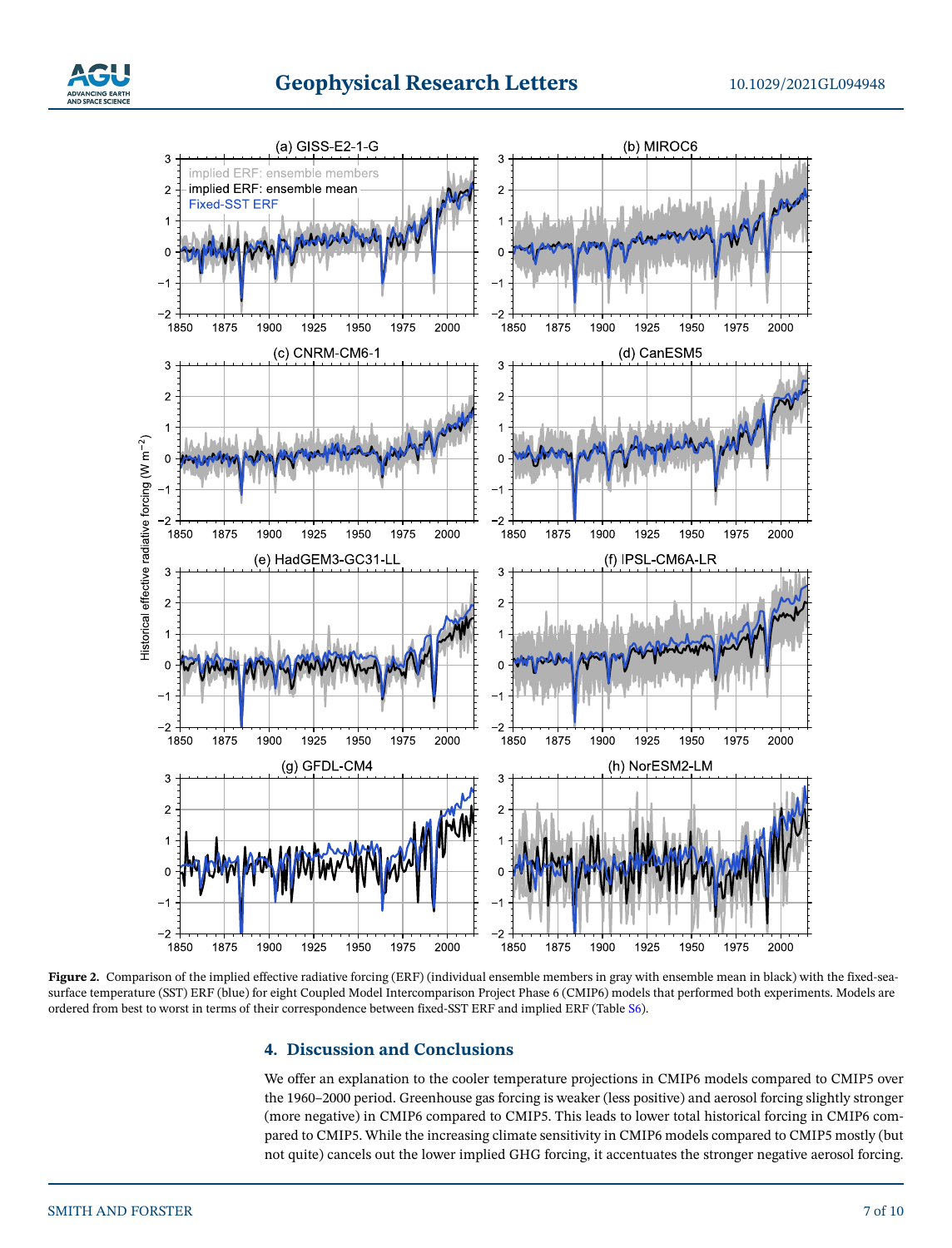



<span id="page-7-0"></span>Figure 3. Implied effective radiative forcing (ERF) (left) and temperature anomalies (right) from the CanESM5 ensemble for both CMIP5 forcing (red) and Coupled Model Intercomparison Project Phase 6 (CMIP6) forcing (blue). Shown are the response to all historical forcings (top), greenhouse gas forcing (second row), natural forcing (third row), and aerosol forcing (bottom row). Shaded regions are one standard deviation across the five ensemble members.

Furthermore, there is a negative and significant relationship between climate sensitivity (the reciprocal of climate feedback) and implied GHG forcing, and a positive (though not significant) relationship between climate sensitivity and non-GHG anthropogenic (mostly aerosol-driven) ERF (Figure S3). Therefore, the resultant suppressed warming in CMIP6 over 1960–2000 is a combination of forcing and feedback effects.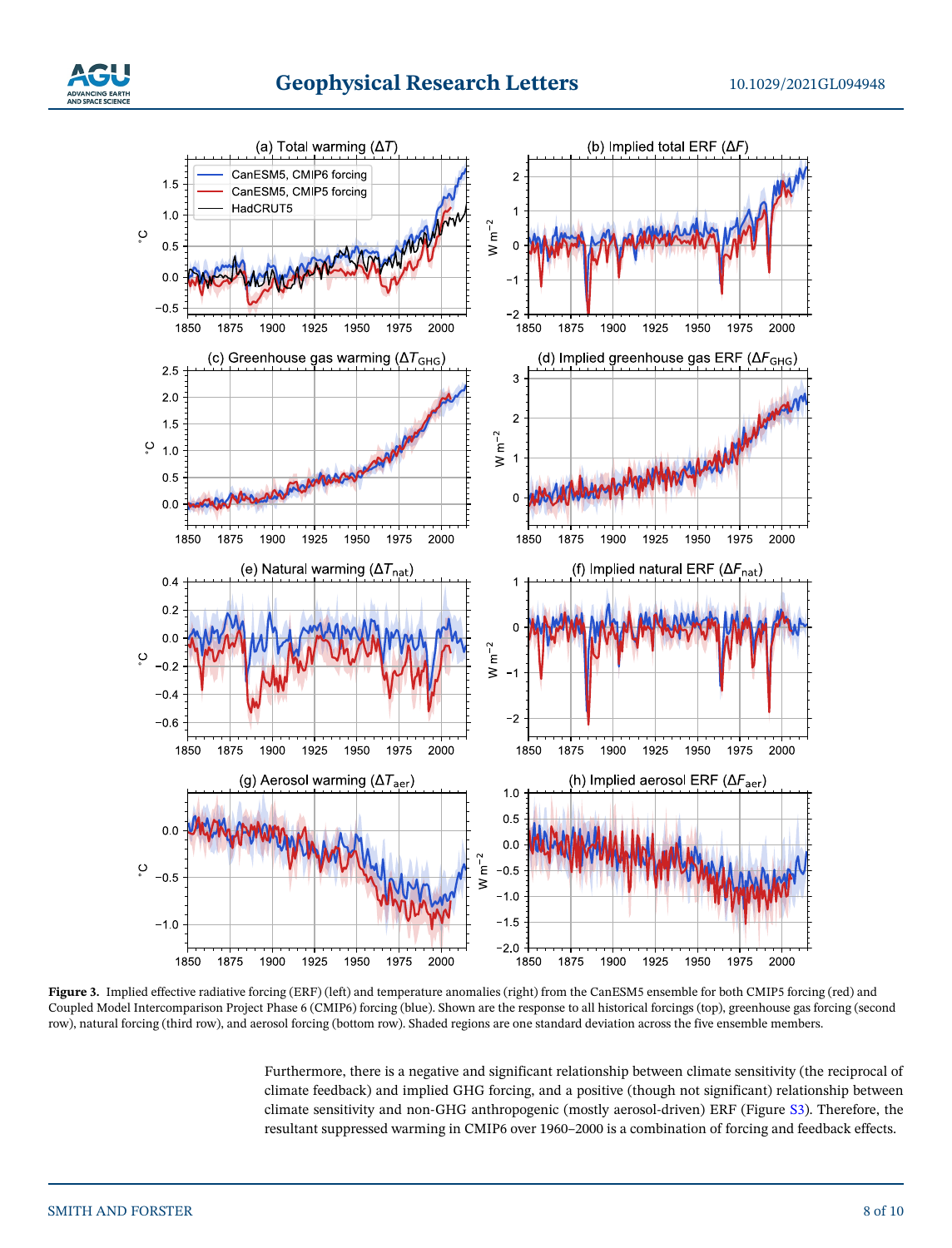Our forcing results are based on the implied ERF, and rely on the assumption that the differences in implied ERF between CMIP5 and CMIP6 adequately represent the true ERF. For CMIP6 we show that the implied ERF is close to the fixed-SST ERF in some models and under-predicts the fixed-SST ERF in others, showing that models with a greater time-dependence of climate feedbacks are those where ERF is under-predicted. It is not possible to produce a similar comparison in CMIP5 models as fixed-SST historical ERF experiments were not performed. While acknowledging the approximate nature of the implied ERF due to the reliance on a constant  $\lambda$  assumption, for useful comparisons between implied ERF in CMIP5 and CMIP6 it is sufficient to determine that a similar time-dependence of  $\lambda$  is present across the two CMIP generations. Zelinka et al. [\(2020,](#page-9-16) their Figure S11) shows that CMIP5 models have slightly more time-dependence in their climate feedbacks than CMIP6 models, suggesting that all other factors being equal, differences between implied and fixed-SST ERF in CMIP5 models would be greater than in CMIP6 models. Our results show that CMIP5 models have a higher implied ERF than CMIP6, the opposite of what would be expected from the action of the curvature in  $\lambda$  alone. Another line of indirect evidence for similar time-dependence in CMIP5 and CMIP6 exists from using the efficacy of deep-ocean heat uptake  $\varepsilon$  (Held et al., [2010](#page-9-30); Winton et al., [2010](#page-9-31)) as a proxy for curvature in  $\lambda$ . When *abrupt-4xCO2* runs are calibrated to a two-layer simple climate model (Geoffroy et al., [2013\)](#page-9-32), the multimodel mean efficacy of deep-ocean heat uptake is similar in CMIP5 ( $\varepsilon = 1.28$ ) (Geoffroy et al., [2013\)](#page-9-32) and CMIP6 ( $\varepsilon = 1.29$ ) (Smith et al., [2021\)](#page-9-6). Therefore, we tentatively rule out differences in  $\lambda$  curvature as a confounding factor in any CMIP5 to CMIP6 difference. Even in those models where implied ERF and fixed-SST ERF diverge in Figure [2](#page-6-0), implied ERF matches the general trend of fixed-SST ERF and we conclude that implied ERF is a good-enough approximation to compare forcing behavior across CMIPs.

One limitation of the attribution experiments is the number of available models to perform the analysis: 13 out of 35 for CMIP6 and 13 out of 27 for CMIP5. Therefore, our conclusions about the sources of the differences between CMIP5 and CMIP6 forcing and temperature response could be made more robust with the addition of more models running the DAMIP *hist-GHG*, *hist-nat*, and *hist-aer* experiments. As shown by the single-model ensemble from CanESM5, it is also unclear whether differences in the forcing and temperature response between CMIP5 and CMIP6 really are due to changes in the forcing datasets or in the model responses. More CMIP6 models running the additional CMIP5 forcing experiments will help determine whether forcing and temperature differences between CMIP5 and CMIP6 are a consequence of the models or the forcing. Nevertheless, the all-historical forcing differences between CMIP5 and CMIP6 are clear to see, with a clear difference in the implied forcing in the late 20th Century between CMIP5 and CMIP6. CMIP6 has a substantially lower total forcing in the late 20th Century, impacting the temperature response.

This work reiterates the importance of getting the ERF in models correct, and more models diagnosing the ERF using the fixed-SST method by running the RFMIP *piClim-histall* experiment would enable more analysis of historical forcing to be undertaken, potentially setting a valuable precedent for comparison with future phases of CMIP models. Forcing drives temperature response, and if forcing is not correct, temperature projections in the past, and the future, will be biased.

This work supports the use of post-1980 warming to constrain climate sensitivity (Flynn & Mauritsen, [2020](#page-9-2); Tokarska et al., [2020\)](#page-9-7) as this trend is both sensitive to climate feedbacks and less sensitive to aerosol forcing. However, it also suggests that the 1960–2000 trend could be potentially useful for constraining aerosol forcing.

### **Data Availability Statement**

Data and code are available at [https://doi.org/10.5281/zenodo.5154111.](https://doi.org/10.5281/zenodo.5154111)

#### **References**

<span id="page-8-1"></span><span id="page-8-0"></span>Andrews, M. B., Ridley, J. K., Wood, R. A., Andrews, T., Blockley, E. W., Booth, B., et al. (2020). Historical simulations with HadG-EM3-GC3.1 for CMIP6. *Journal of Advances in Modeling Earth Systems*, *12*(6), e2019MS001995.<https://doi.org/10.1029/2019MS001995> Andrews, T., Gregory, J. M., Paynter, D., Silvers, L. G., Zhou, C., Mauritsen, T., et al. (2018). Accounting for changing temperature patterns increases historical estimates of climate sensitivity. *Geophysical Research Letters*, *45*(16), 8490–8499.<https://doi.org/10.1029/2018GL078887>

#### **Acknowledgments**

The authors acknowledge the World Climate Research Programme, which, through its Working Group on Coupled Modelling, coordinated and promoted CMIP. They thank the climate modelling groups for producing and making available their model output, the Earth System Grid Federation (ESGF) for archiving the data and providing access, and the multiple funding agencies who support CMIP and ESGF. They thank Mark Zelinka for making climate feedback data from CMIP6 and CMIP5 models available (Zelinka, [2021](#page-9-17)). C. J. Smith was supported by a NERC/IIASA Collaborative Research Fellowship (NE/ T009381/1). P. M. Forsterwas supported by the European Union's Horizon 2020 Research and Innovation Programme under grant no. 820829 (CONSTRAIN).